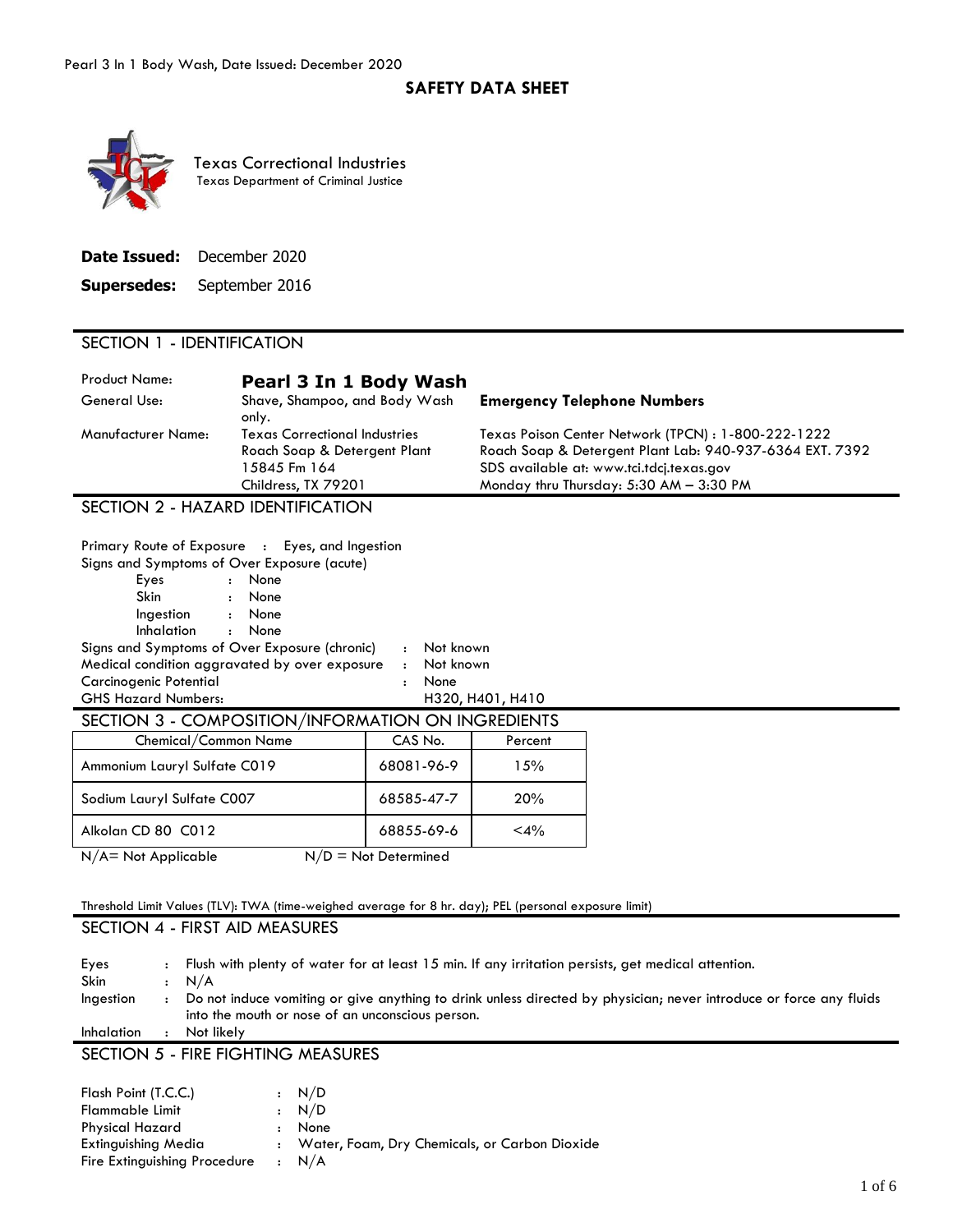Pearl 3 In 1 Body Wash, Date Issued: December 2020 Fire and Explosive Hazard : None

### SECTION 6 - ACCIDENTAL RELEASE MEASURES

Steps to be taken if released or spilled : Contain material by absorption. Store for disposal in a suitable container.

| SECTION 7 - HANDLING AND STORAGE                                                            |
|---------------------------------------------------------------------------------------------|
| Store in a cool ( $\leq 100^\circ$ F), dry ventilated area. Do not store in direct sunlight |
| SECTION 8 - EXPOSURE CONTROLS/PERSONAL PROTECTION                                           |

| <b>Respiratory Protection</b>  | : Avoid contact with appropriate PPE |
|--------------------------------|--------------------------------------|
| <b>Ventilation Requirement</b> | : Use in a well ventilated area.     |
| <b>Protective Gloves</b>       | : Yes                                |
| Eye Protection                 | : Yes                                |

#### SECTION 9 - PHYSICAL AND CHEMICAL PROPERTIES

| $\therefore$ N/D                |
|---------------------------------|
| : N/D                           |
| : Complete                      |
| $6.0 - 7.0$                     |
| $\cdot$ N/D                     |
| Specific Gravity (water $= 1$ ) |

## SECTION 10 - STABILITY AND REACTIVITY

| <b>Hazardous Decomposition</b> | $\sim$ $\sim$ | None     |
|--------------------------------|---------------|----------|
| Stability                      |               | : Stable |
| Incompatibility                |               | : None   |

NOTE: The C### notation below refers to a principal component based on the amount present in the product which may involve trade secret chemicals. In the event of an accident, notify the Poison Control Center for more information.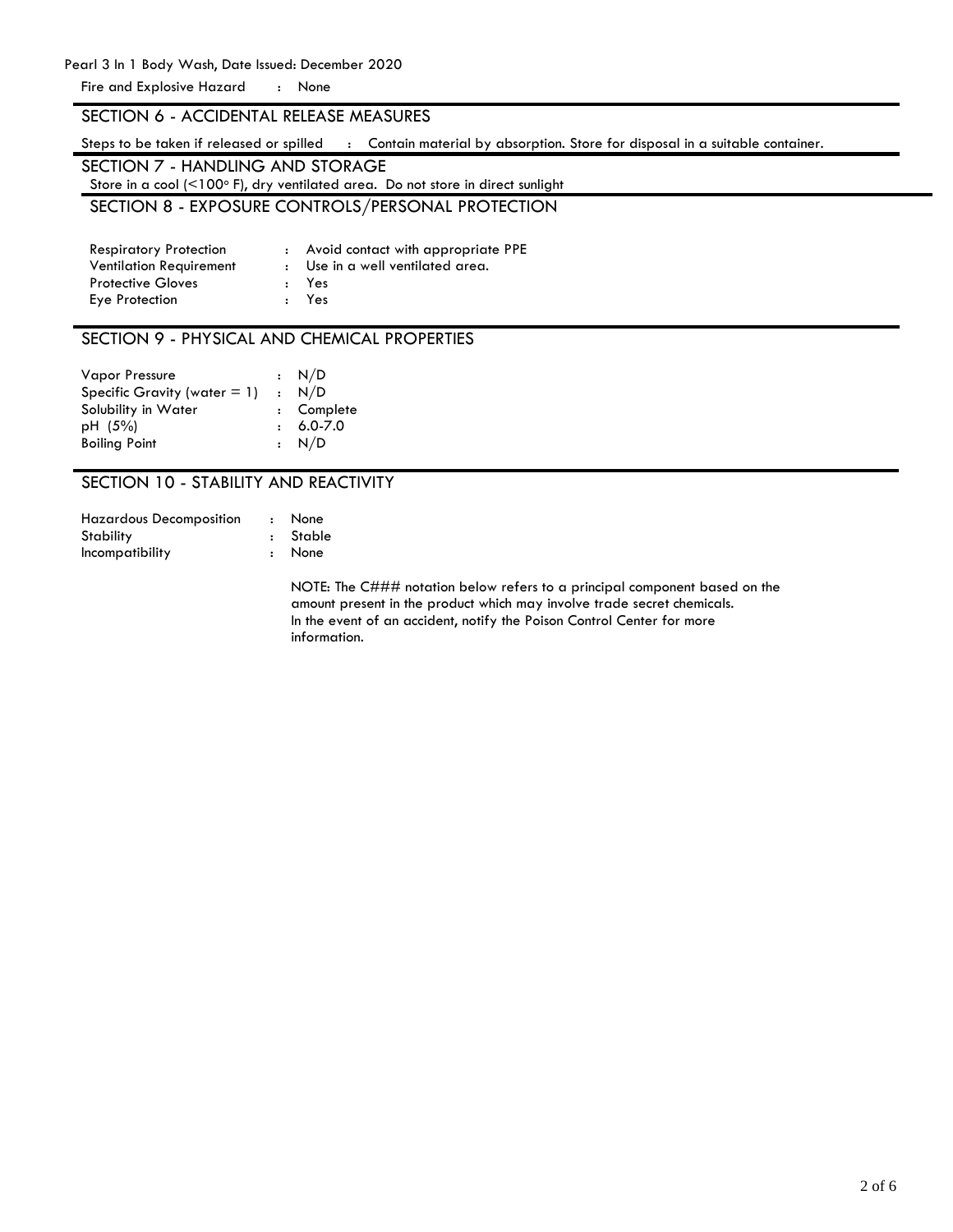# Pearl 3 In 1 Body Wash, Date Issued: December 2020<br>SECTION 11 – TOXICOLOGICAL INFORMATION

C007

| LD50 Oral<br>2000 mg/kg (Rat) | LC50 Inhalation                                                                                                                                                                                          | LD50 Dermal                                            |
|-------------------------------|----------------------------------------------------------------------------------------------------------------------------------------------------------------------------------------------------------|--------------------------------------------------------|
| 10000 mg/kg (Rat) -           |                                                                                                                                                                                                          | $11300$ mg/kg (Rabbit)<br>2000 mg/kg (Rat)             |
|                               |                                                                                                                                                                                                          |                                                        |
|                               |                                                                                                                                                                                                          |                                                        |
|                               |                                                                                                                                                                                                          |                                                        |
|                               | Remove victim to fresh air. Administer<br>oxygen if breathing is difficult.<br>Give artificial respiration if victim is not breathing.                                                                   |                                                        |
|                               | In case of contact with substance, immediately wash<br>skin with running water for at least 20 minutes.<br>Remove contaminated clothing and shoes. If skin<br>irritation develops, get medial attention. |                                                        |
|                               | Immediately flush eyes with running water for at<br>least 20 minutes. If present and easy to do, remove<br>contact lenses and continue rinsing. If eye irritation<br>develops, seek medical attention.   |                                                        |
|                               | If swallowed, DO NOT INDUCE VOMITING.<br>Drink water as a precaution. Call a physician or<br>to an unconscious person by mouth.                                                                          | poison control center immediately. Never give anything |
|                               | No data available<br>No data available<br>No data available<br>No data available<br>No data available<br>No data available<br>No data available<br>No data available<br>No data available                |                                                        |
|                               | Chronic Toxicity: No information available<br>Carcinogenicity: Product is not listed.<br>Chemical Fate: Material is readily biodegradable.<br>Information on likely routes of exposure:                  |                                                        |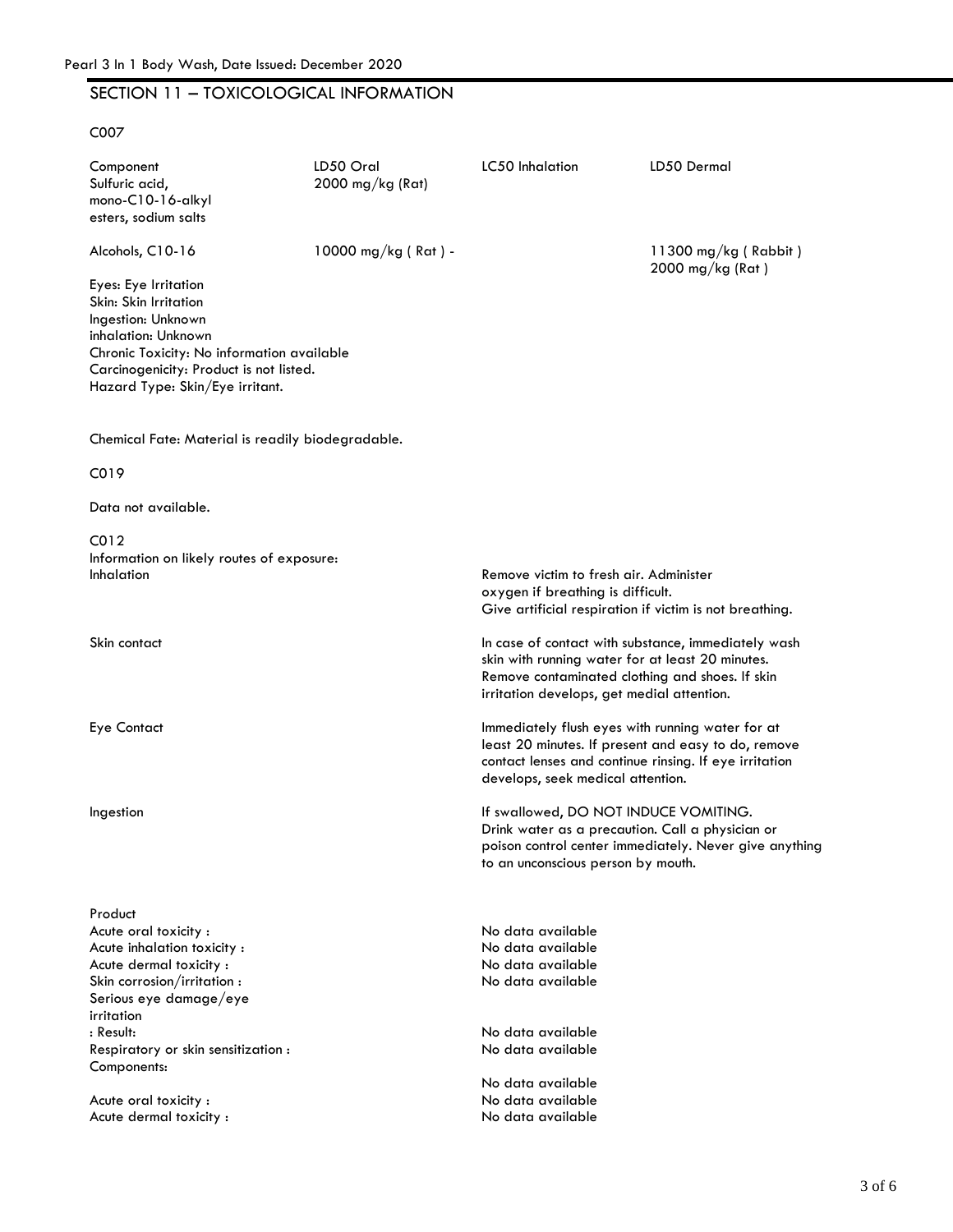| Pearl 3 In 1 Body Wash, Date Issued: December 2020                                                                                                                                                        |
|-----------------------------------------------------------------------------------------------------------------------------------------------------------------------------------------------------------|
| SECTION 12 - ECOLOGICAL INFORMATION                                                                                                                                                                       |
| as laid down in Regulation (EC) No.648/2004                                                                                                                                                               |
|                                                                                                                                                                                                           |
|                                                                                                                                                                                                           |
|                                                                                                                                                                                                           |
| No data available                                                                                                                                                                                         |
| No data available                                                                                                                                                                                         |
| Not classified as dangerous for the environment by EC Standards.                                                                                                                                          |
| SECTION 13 - DISPOSAL CONSIDERATIONS                                                                                                                                                                      |
| Any unsalvageable material must be disposed in compliance with local, state, and<br>$\mathbf{L}$<br>federal laws and regulations. Do not dump into sewers, on the ground, or into any<br>bodies of water. |
| SECTION 14 - TRANSPORT INFORMATION                                                                                                                                                                        |
|                                                                                                                                                                                                           |
| Not regulated<br>Not regulated<br>Not regulated<br>Not regulated<br>Not regulated<br>Not regulated                                                                                                        |
|                                                                                                                                                                                                           |

#### ADN: Not regulated

C019 DOT (Department of Transportation) Proper Shipping Name:<br>
Hazard Class: N/A Hazard Class: N/A<br>UN/NA Number: N/A UN/NA Number: N/A<br>Packaging Group: N/A Packaging Group: N/A<br>Label Requirements: N/A Label Requirements: Reportable Quantity (RQ): None C012

ADR: Not Regulated<br>RID: Not Regulated<br>Not Regulated Not Regulated IMDG: Not Regulated IATA: Not Regulated AND/ADNR: Not Regulated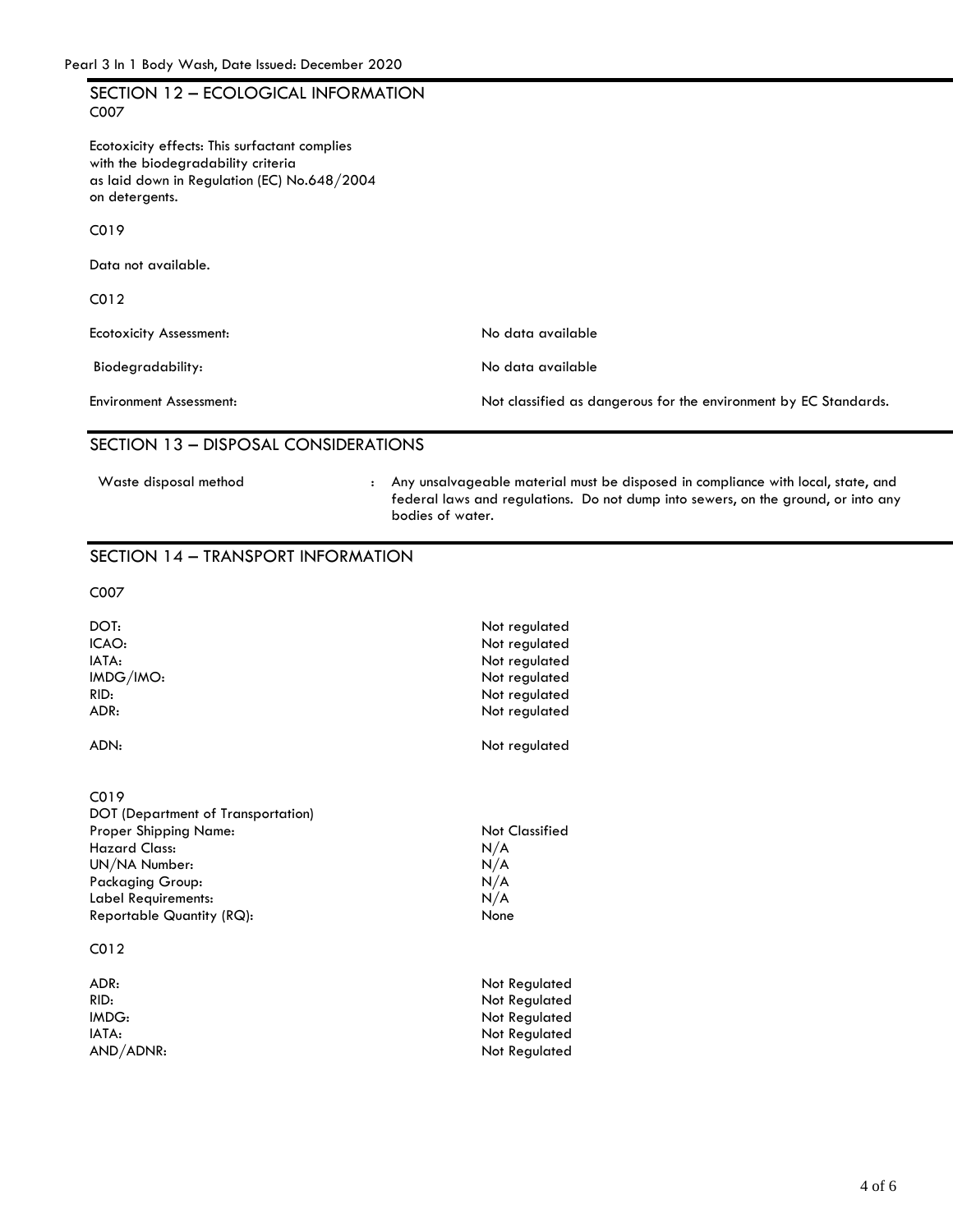# Pearl 3 In 1 Body Wash, Date Issued: December 2020<br>SECTION 15 – REGULATORY INFORMATION

#### C007

Federal Regulations SARA 313 Section 313 of Title lll of the Superfund Amendments and Reauthorization Act of 1986 (SARA). This product does not contain any chemicals which are subject to the reporting requirements of the Act and Title 40 of the Code of Federal Regulations, Part 372. SARA 311/312 Hazardous Categorization Acute Health Hazard: Chronic Health Hazard: Fire Hazard: Yes No No

Sudden Release of Pressure Hazard: NO Reactive Hazard: N0

Clean Air Act, Section 112 Hazardous Air Pollutants (HAPs)(see 40 CFR 61) This product does not contain any HAPs

C019

| S.A.R.A.<br><b>HAZARDS:</b><br>PHYSICAL DATA:<br><b>EPCRA APPLIES:</b><br>312:<br>313: N<br><b>TSCA INVENTORY STATUS:</b>                                                                                                                   | Acute<br>Mixture Liquid<br>Y<br>Listed                                     |
|---------------------------------------------------------------------------------------------------------------------------------------------------------------------------------------------------------------------------------------------|----------------------------------------------------------------------------|
| TSCA, 40 CFR 710: Sources of the<br>raw materials used in this mixture<br>assure that all chemical ingredients<br>present are in compliance with Section 8(b)<br>Chemical Substance Inventory, or are<br>otherwise in compliance with TSCA. |                                                                            |
| NATIONAL INVENTORIES:                                                                                                                                                                                                                       |                                                                            |
| Canada (DSL):                                                                                                                                                                                                                               | Listed                                                                     |
| Europe: (EINECS/NLP):                                                                                                                                                                                                                       | Listed                                                                     |
| Australia (AICS):                                                                                                                                                                                                                           | Listed                                                                     |
| China (CIS):                                                                                                                                                                                                                                | Unknown                                                                    |
| Japan (MITI/ ENCS):                                                                                                                                                                                                                         | Not all components Listed                                                  |
| <b>WHMIS Classification:</b>                                                                                                                                                                                                                | D2B, Irritant                                                              |
| <b>REACH Classification:</b>                                                                                                                                                                                                                | This substance is not classified in the Annex I<br>of Directive 67/548/EEC |
| CO12                                                                                                                                                                                                                                        |                                                                            |
| Not regulated for ground transport when shipped in containers that contain less than 100 lbs(45.4kg) of diethanolamine                                                                                                                      |                                                                            |
| TSCA:                                                                                                                                                                                                                                       | Listed                                                                     |
| Canada(DSL):                                                                                                                                                                                                                                | Listed                                                                     |
| Korea(ECL)                                                                                                                                                                                                                                  | Listed                                                                     |
| Ching(IECSC)                                                                                                                                                                                                                                | Listed                                                                     |